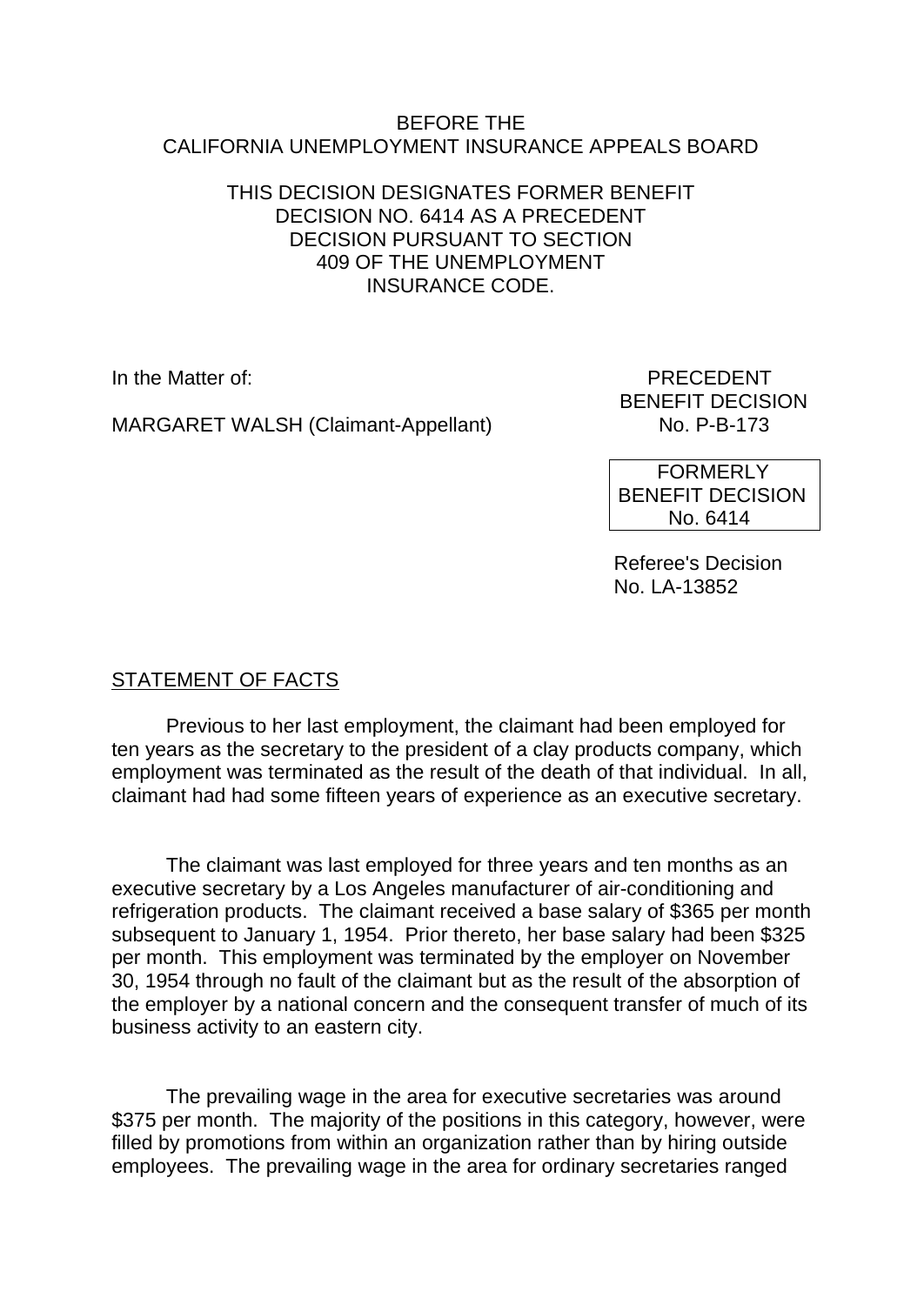from \$275 to \$300 per month. Wages in Alhambra were substantially higher than in the rest of the metropolitan area of Los Angeles. It was common practice for individuals living in Alhambra to work in secretarial and executive positions in downtown Los Angeles.

P-B-173

There is a great deal of difference between a position which is designated as an executive secretary and one which is classified just as a secretary. An executive secretary is one who makes very intricate and involved decisions every day and has a great deal of responsibility. She usually works only for one high executive. The department maintained classifications for both positions. Claimant asked to be classified as an executive secretary but the department refused to do so and classified her merely as a secretary.

Effective December 5, 1954, the claimant filed a claim for benefits.

The claimant had made various applications for positions which paid \$300 a month or more. Her type of position was apparently one to which long consideration is often given by an employer before filling it. In positions of lesser responsibility, claimant's capabilities made her undesired rather than desired by most prospective employers who were looking for a steady worker rather than one to try out for promotion.

On June 17, 1955, the claimant signed the following statement for the department on its form DE 2403:

"I have been unemployed since 12-1-54 when I was laid off by Drayer-Hanson. I was employed as an executive secretary @ \$365 per mo. I believe my age and wage limitations are main reasons for extended period of unemployment. I prefer not to work for less than \$325. However I accepted referral and I still have some opportunity to get position at L.A. Housing, which starts at \$305, however I feel other advantages offset the lower pay and also there are periodic increases. I could not accept less than \$300 per mo. I have to have housekeeper for my children and cannot afford to work just to pay her."

On June 24, 1955, the department determined that the claimant was ineligible for benefits effective June 5, 1955 on the ground that she was not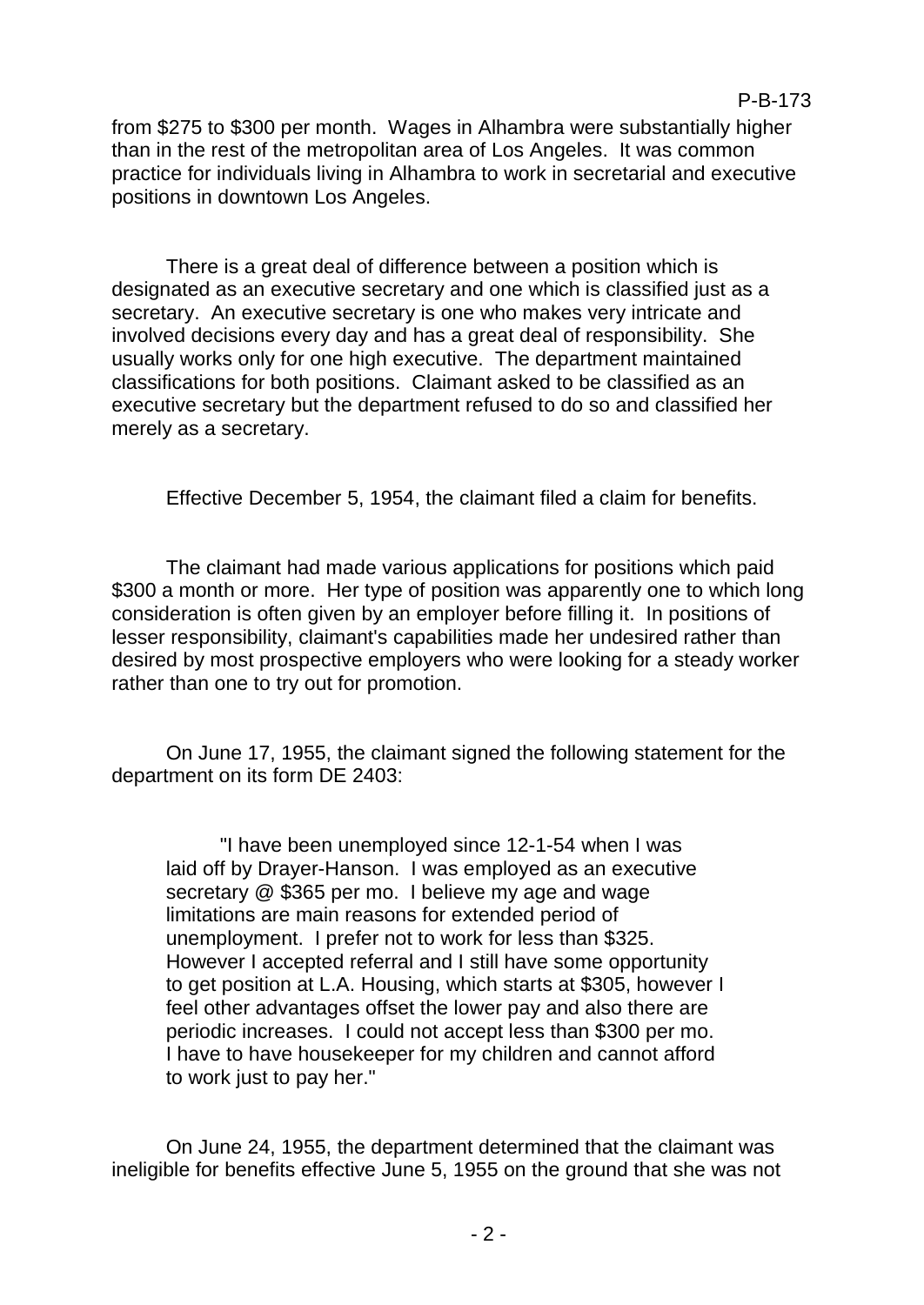available for work within the meaning of Section 1253(c) of the Unemployment Insurance Code.

On July 1, 1955, claimant did procure employment as executive secretary to the president of a company which was a competitor of her last employer. She had had her application on file with the company and had been under consideration by it for more than four months. Her new employment was on a permanent basis at a monthly salary of \$325 plus a Christmas bonus equal to an additional month's salary, averaging in all slightly over \$350 per month.

Claimant received twenty-four weeks of benefits on her claim through June 4, 1955. Only two weeks remain in dispute.

## REASONS FOR DECISION

The evidence very clearly establishes that the claimant had a long and substantial history of work experience as an executive secretary. For approximately fifteen years preceding the filing of her claim, she had satisfactorily held down the exacting responsibilities of such a position in working for the top corporate officers of different corporations. In each case, her employment was terminated under circumstances which definitely reflect that claimant's capabilities or performance were in no way involved as a cause of the termination.

Upon the basis of claimant's past work experience, the department should have given claimant the occupational classification of executive secretary. Claimant requested that she be so classified; and it was error to refuse her request in this respect. Moreover, this error appears to have been injurious to claimant's opportunities for correct and satisfactory placement in her proper labor market for her capabilities are shown to be such that she would actually be undesirable for employment by most employers seeking steady secretarial help to do routine work. It was only the employer who was really seeking an executive secretary who would be inclined to try her out.

Before the top official of a company will hire an individual like the claimant from the outside to assume the responsibilities and receive the confidences which are inherent in the position of an executive secretary, such an official is apt to make an unusually careful personal investigation of his applicants. This process is time-consuming, and accordingly it is likely that the procuring of any such placement may be somewhat prolonged. The time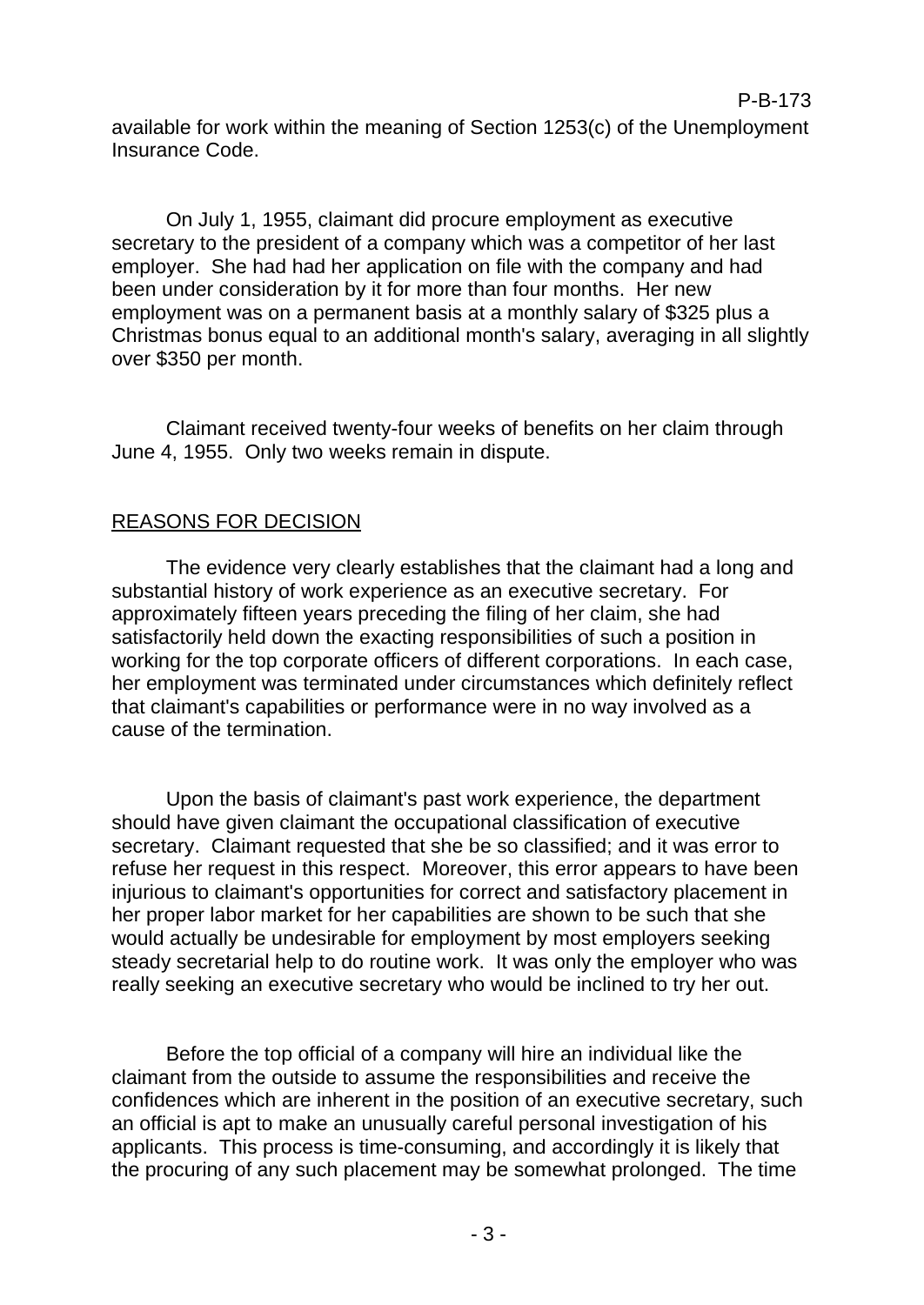which it may reasonably take to place an executive secretary cannot be measured by the standards of placing ordinary secretaries, for theirs is quite a different type of labor market.

In Benefit Decision No. 5500, this Appeals Board had before it a similar problem of a talented individual who worked diligently to seek the work for which she was qualified in a small but definite labor market. In that case, we held:

"In the instant case the facts show that the claimant's sole employment experience was as a script supervisor in the motion picture industry, an occupation to which she had devoted twenty-two years and in which calling a high degree of skill and training was requisite. She had had employment on a very steady basis in previous years but due to economic conditions such employment had been radically curtailed. It is obvious that her unemployment during the period involved herein was due to the fact that the motion picture industry in which she had been regularly employed for many years was temporarily unable to provide her with regular employment . . . . Under the circumstances presented by the facts herein and in view of the fact that prospects existed for work in her usual occupation within a reasonable time, after she filed her claim for benefits as exemplified by the fact she secured work in her usual occupation in the motion picture industry during December, 1948, and January, 1949, a requirement that the claimant seek and accept work outside the motion picture industry, whether temporary or permanent, was unreasonable and such work was not suitable . . . ."

If this claimant had been properly classified in a market for executive secretaries as large as that of the Los Angeles area, she should have had a reasonable chance of procuring work. In fact there is probably nothing that serves better to demonstrate the correctness of the claimant's contention in regard to her proper classification than the fact that shortly afterwards she did actually procure employment as executive secretary for which her new employer had had her under consideration for more than four months before he finally called her to work. Another prospective employer also had had the claimant under consideration for several months and was apparently still considering her at the time she went back to work.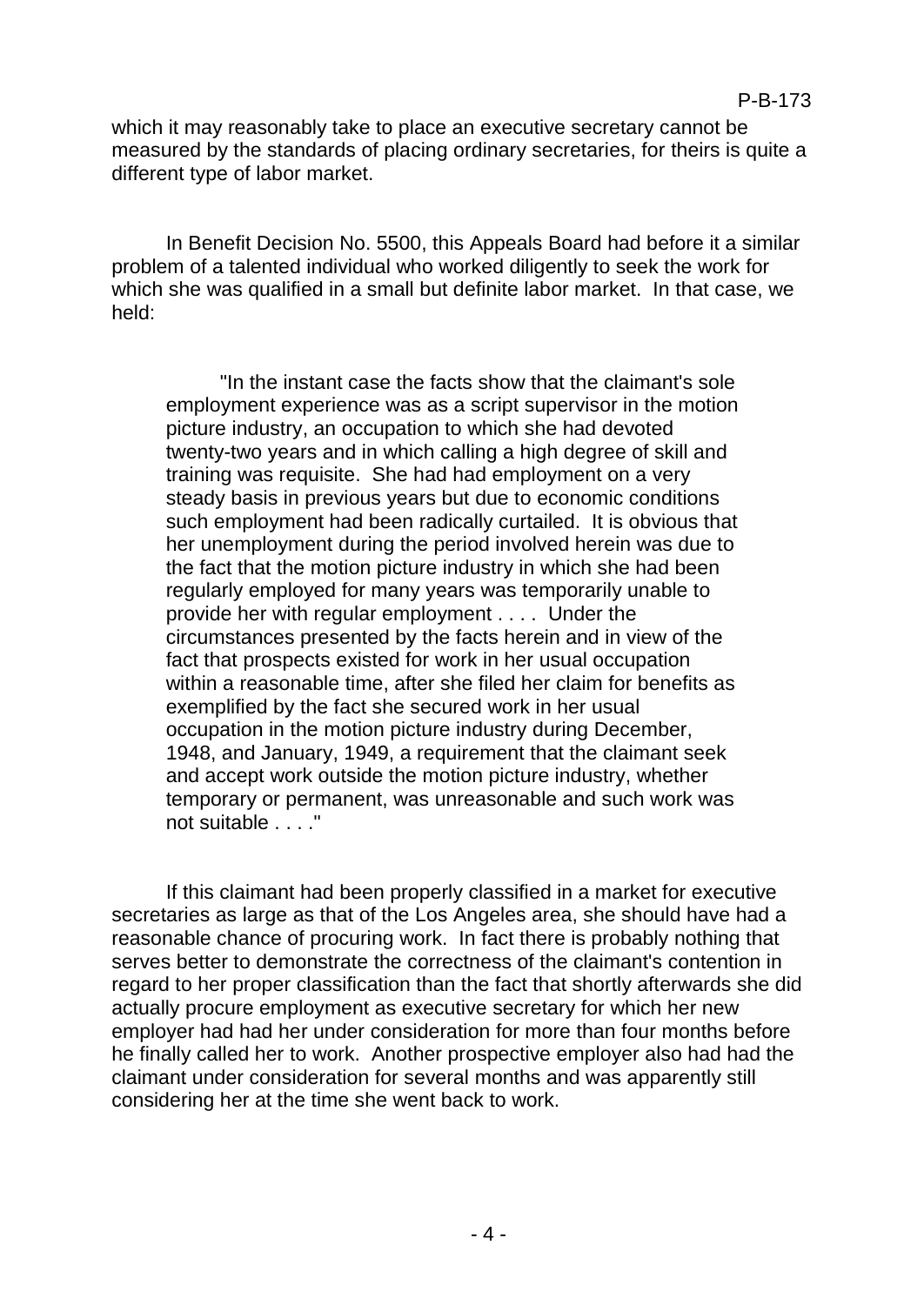In view of the foregoing, the claimant has adequately demonstrated that she was able and available for work within the meaning of Section 1253(c) of the code prior to the time that she procured her new employment.

#### **DECISION**

The decision of the referee is reversed. Benefits are allowed for the remaining weeks of claimant's award if claimant is otherwise eligible.

Sacramento, California, January 6 1976

## CALIFORNIA UNEMPLOYMENT INSURANCE APPEALS BOARD

DON BLEWETT, Chairperson

MARILYN H. GRACE

CARL A. BRITSCHGI

RICHARD H. MARRIOTT

DISSENTING - Written Opinion Attached

HARRY K. GRAFE